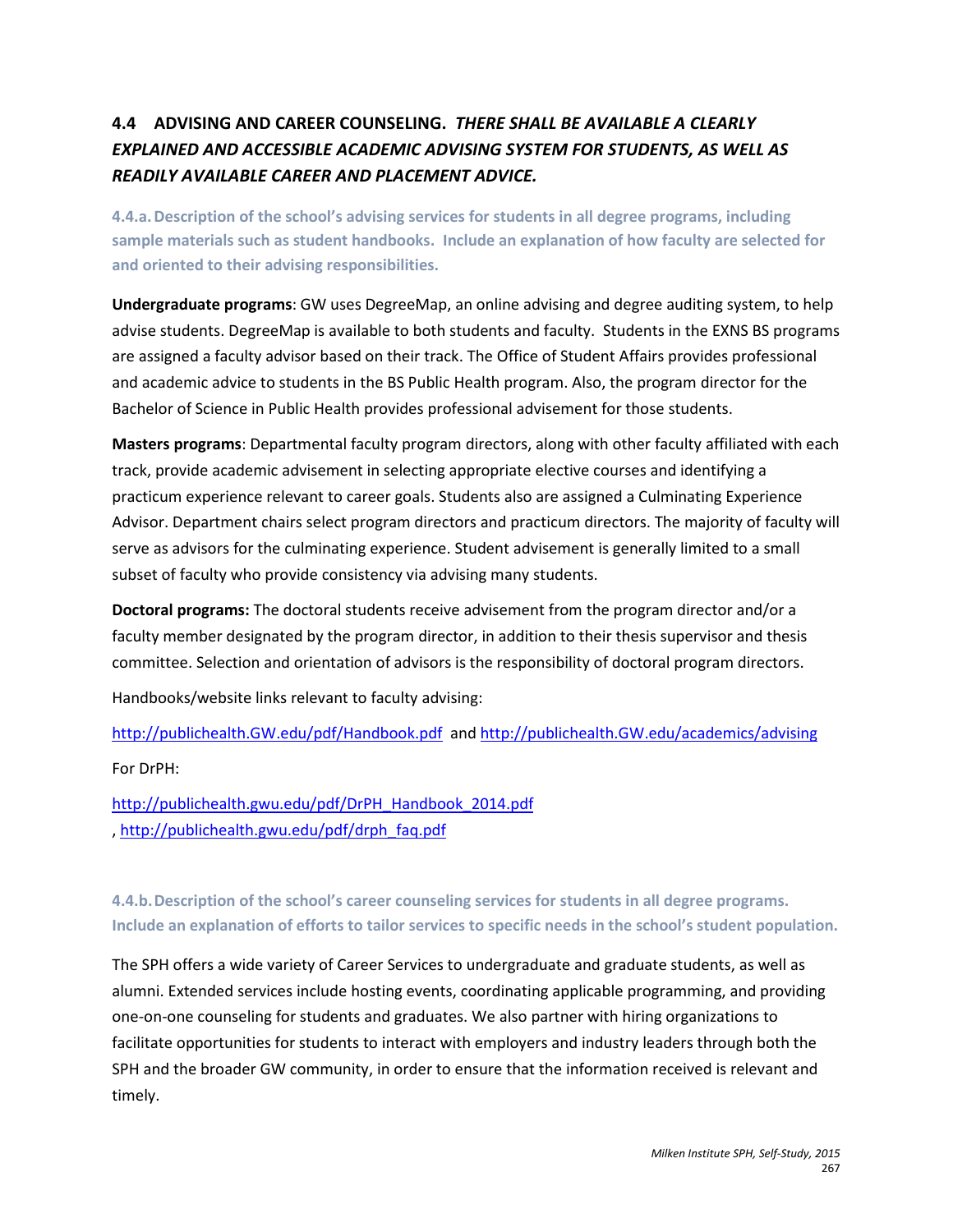#### *Public Health and Health Services Career Fair*

SPH hosts an annual Public Health and Health Services Career Fair every spring. This fair is open to all GW students and alumni. Representatives from government, non-profit and private sectors attend and meet with students to discuss their organizational needs and accept resumes. We promote the annual career fair in both the student and the alumni newsletters, as well as through the SPH website and social media including LinkedIn, Facebook, and Twitter. The event is also highlighted on the GW Calendar of Events. On average, more than 40 employers register for the Career Fair, and over 200 students attend each year.

#### *Career Panels*

The SPH hosts GW alumni from diverse professional backgrounds on panels addressing a variety of topics to provide opportunities for alumni to share their experiences around transitioning from an academic life to a professional career. We include diverse alumni in the fields of consulting, government and non-profit agencies, pharmaceuticals, and others. These panels are hosted twice annually (In fall and spring), and are coordinated by both faculty/departments and/or student associations in addition to SPH Career Services. GW Career Services also hosts broader career panels for all students/alumni across the University and the SPH Career Services office advertises these to the SPH community.

### *Career Counseling*

SPH Career Services and the GW Center for Career Services [\(http://careerservices.GW.edu/\)](http://careerservices.gwu.edu/) have dedicated staff available to undergraduate and graduate students for one-on-one career counseling. Undergraduates utilize the services of the GW Career Center for career coaching, assessments, and employment support. The GW Center for Career Services offers career fairs and other events for all students. Graduate students meet directly with the SPH Career Services Counselor. Both residential and online students have access for individual coaching; they may visit in person, via email, phone, or Adobe Connect [\(http://publichealth.GW.edu/services/career-center/counseling\)](http://publichealth.gwu.edu/services/career-center/counseling). The SPH Career Services department maintains a jobs database, documents library, and hosts events for the graduate students.

Most commonly, services used by our students include:

#### *Undergraduate Students Graduate Students*

- Career Discovery Assessment Tools Resume/Cover Letter Revision
- Resume/Cover Letter Critique Job Description Analysis
- 
- *[\(http://careerservices.GW.edu/services\)](http://careerservices.gwu.edu/services)* Interview Preparation

- 
- 
- Job Search Resources Job Search Strategy Discussions
	-
	- Offer/Salary Negotiation

*[\(http://publichealth.GW.edu/services/career](http://publichealth.gwu.edu/services/career-center/counseling)[center/counseling\)](http://publichealth.gwu.edu/services/career-center/counseling)*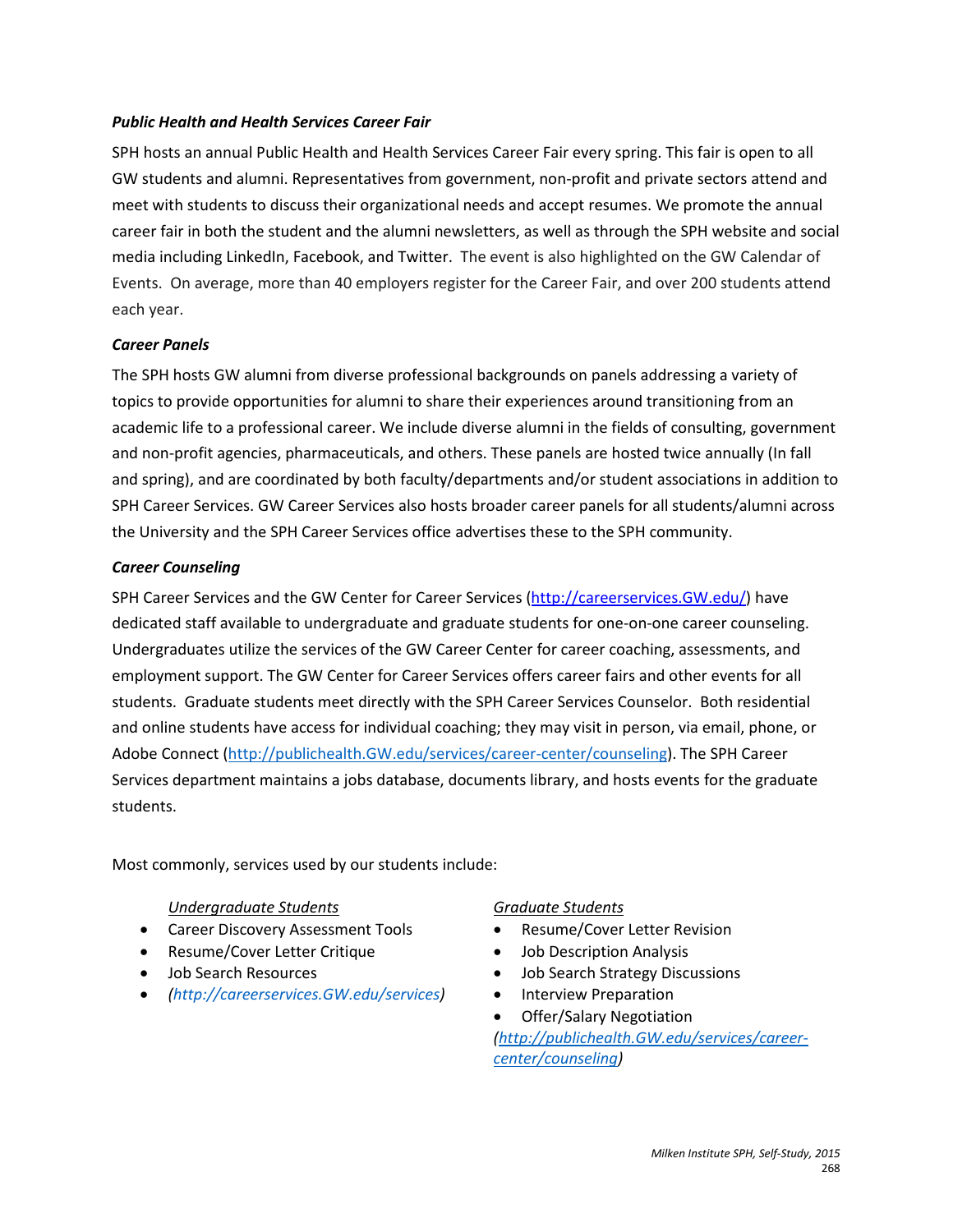#### **Online Resources**

The SPH provides a variety of resources to assist students and alumni in identifying and making use of career opportunities. These include:

- Access to the *GWork for Public Health* database to search for open jobs, internships and fellowships [\(https://publichealth-gwu-csm.symplicity.com\)](https://publichealth-gwu-csm.symplicity.com/).
- Weekly *SPH Student Newsletter* updates students via email of school wide activities, upcoming events and deadlines, and other notable information. Career Services has proven to be one of the most viewed sections of the newsletter and contains a Q&A section to allow students to ask questions anonymously.
- The *SPH Career Center Website* features links to templates, resources, job banks, professional associations, Careers in Public Health overviews, and more. [\(http://publichealth.GW.edu/services/career-center\)](http://publichealth.gwu.edu/services/career-center).
- *LinkedIn* The broader GW Public Health Network is the umbrella group for our current students and alumni. Underneath this network are specialty subgroups including; BPHSN and MPH@GW, among others. Subgroups can be created for departments and student organizations based on their agreement to manage these networks and produce relevant public health discussion on a regular basis, to better effect impact of engagement.

Many alumni events are hosted by SPH and/or GW. Alumni events focused on career support and career networking are hosted often for our students and alumni. For examples of events, go to *ERF 4.4.b: Alumni Events*.

# **4.4.c. Information about student satisfaction with advising and career counseling services.**

Student satisfaction is paramount to the SPH Student Services team. To date, the only quantifiable information available has been collected through graduation surveys administered university-wide. The table below is summary data from SPH students from the past three years on questions regarding career services from the Graduate Student Graduation Survey. The response rate varies between 70-80% of graduating students. The complete GW Graduate Survey results are available in *ERF 2.7.b*.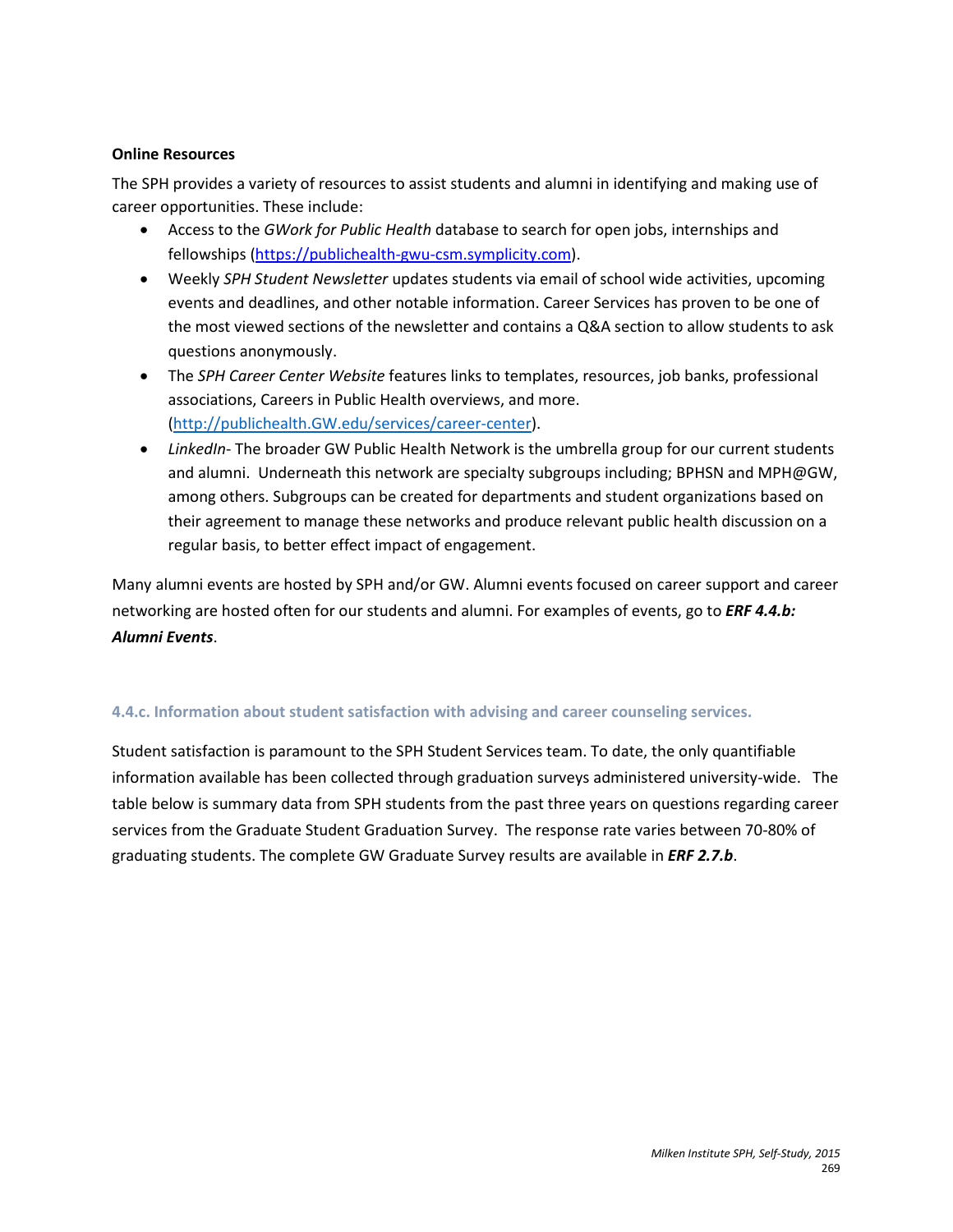| Question                                                                | 2012                    | 2013    | 2014    |
|-------------------------------------------------------------------------|-------------------------|---------|---------|
| Usage and evaluation of guidance re; career options and plans $(1-51)$  |                         |         |         |
| Other faculty or staff in department or program                         | 3.3                     | 3.4     | 3.3     |
| Your advisor                                                            | 3.1                     | 3.3     | 3.2     |
| Your school's career center                                             | 2.8                     | 3.0     | 2.7     |
| GW alumni                                                               | 3.3                     | 3.2     | 3.2     |
| GW's career center                                                      | 2.8                     | 2.7     | 2.7     |
| Have you received advice on how to search for a job?                    | 44% $no2$               | 37% no  | 41% no  |
| Have you received advice on how to prepare a resume/CV?                 | 37% no                  | 34% no  | 32% no  |
| Have you received advice on how to prepare for an interview?            | 52% no                  | 49% no  | 52% no  |
| Level of satisfaction with advice about career options within academia  | $0\%$ diss <sup>3</sup> | 2% diss | 0% diss |
| Level of satisfaction with advice about career options outside academia | 0% diss                 | 5% dis  | 4% diss |

 $15$  = excellent; 1 = poor

 $2$ no = did not receive advice

<sup>3</sup>diss = somewhat or very dissatisfied

The results from the graduation survey indicate a need for improvement. Possibly, our midcareer students have not sought advice on basic issues such as how to search for a job, prepare a resume, or prepare for an interview. However, we would like to see a higher average level of satisfaction, at least a 3.5 rating, with advisors', faculty members', and the SPHs' provision of career guidance. Of note, the SPH does not have a career center, but rather a career consultant. Prior to March 2013, we had two staff members dedicated to career services: one for alumni and one for current students. Both employees left the University this past year, so that we were understaffed in this area for several months. In February 2015, the SPH hired the current Career Consultant.

We are currently engaged in various needs assessments to ascertain the most efficient and effective ways to serve our students and alumni. We are also working more collaboratively with the GW Center for Career Services and engaging faculty to provide more career advice. SPH hosts periodic roundtable sessions with the PHSA to learn more about student expectations and how we can meet them. The leadership of the Office of Student Affairs meets regularly with Faculty and Practicum Advisors to discuss best practices and to share information to gauge students' satisfaction with career services. Student intake surveys, current student satisfaction surveys, and post-graduation surveys will be conducted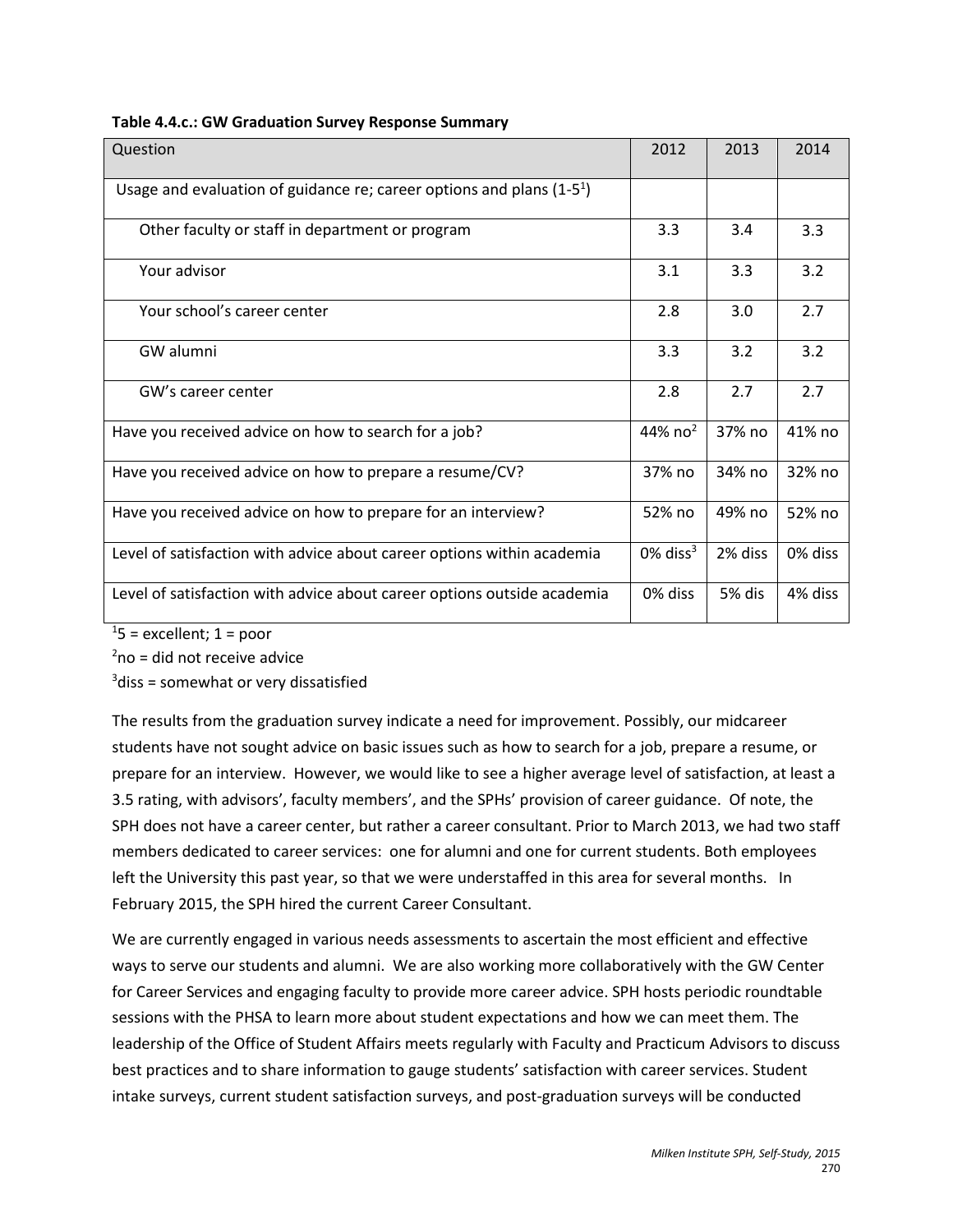regularly to gather information. Events include participant evaluations to gather feedback for future events.

**4.4.d.Description of the procedures by which students may communicate their concerns to school officials, including information about how these procedures are publicized and about the aggregate number of complaints and/or student grievances submitted for each of the last three years.**

Informally, students are always invited to speak directly with program directors, chairs, or the academic dean about any relevant concerns.

Through the PHSA, students are represented on the SPH Executive Advisory Committee where they report concerns and activities every month. Students are also represented on most of SPH's Standing Committees including; Curriculum Committee; Graduate Student Admissions Committee; and Research Committee as well as the Ad Hoc Committees such as Practice and the Student Affairs Advisory Board. The SPH Student Affairs Advisory Board includes representation from students, faculty, and staff and provides a forum for in depth discussion of any issue of concern to students.

If a student is concerned about a grade, the SPH Grade Appeal process is described in the Student Handbook[: http://publichealth.GW.edu/pdf/Handbook.pdf.](http://publichealth.gwu.edu/pdf/Handbook.pdf) In brief, grade appeals are primarily resolved by course faculty. Students who are dissatisfied may take a grade appeal first to the relevant Department Chair and then, if unresolved, to a faculty review committee, who hears the case and makes a recommendation to the Dean, who has final authority.

If a student has a concern that has not been satisfactorily handled at the School level, he/she can elevate the complaint to the university level through a grievance process outlined in the Guide to Student Rights and Responsibilities (page

5); [http://my.GW.edu/files/policies/Guide%20to%20Student%20Rights%202011-2012.pdf.](http://my.gwu.edu/files/policies/Guide%20to%20Student%20Rights%202011-2012.pdf) This guide is available online to all students of GW. An Associate Dean of Students for Student Administrative Services oversees the grievance process for the university. We have not had any student grievances filed against the SPH in the past three years.

**4.4.e.Assessment of the extent to which this criterion is met and an analysis of the school's strengths, weaknesses and plans relating to this criterion.**

This criterion is met, with commentary.

#### **Strengths:**

- The SPH provides a strong system of academic advisors to support students in degree programs at all levels via provision of consistent and timely advice throughout their programs.
- The SPH provides an easily accessible platform for students and alumni for career support.